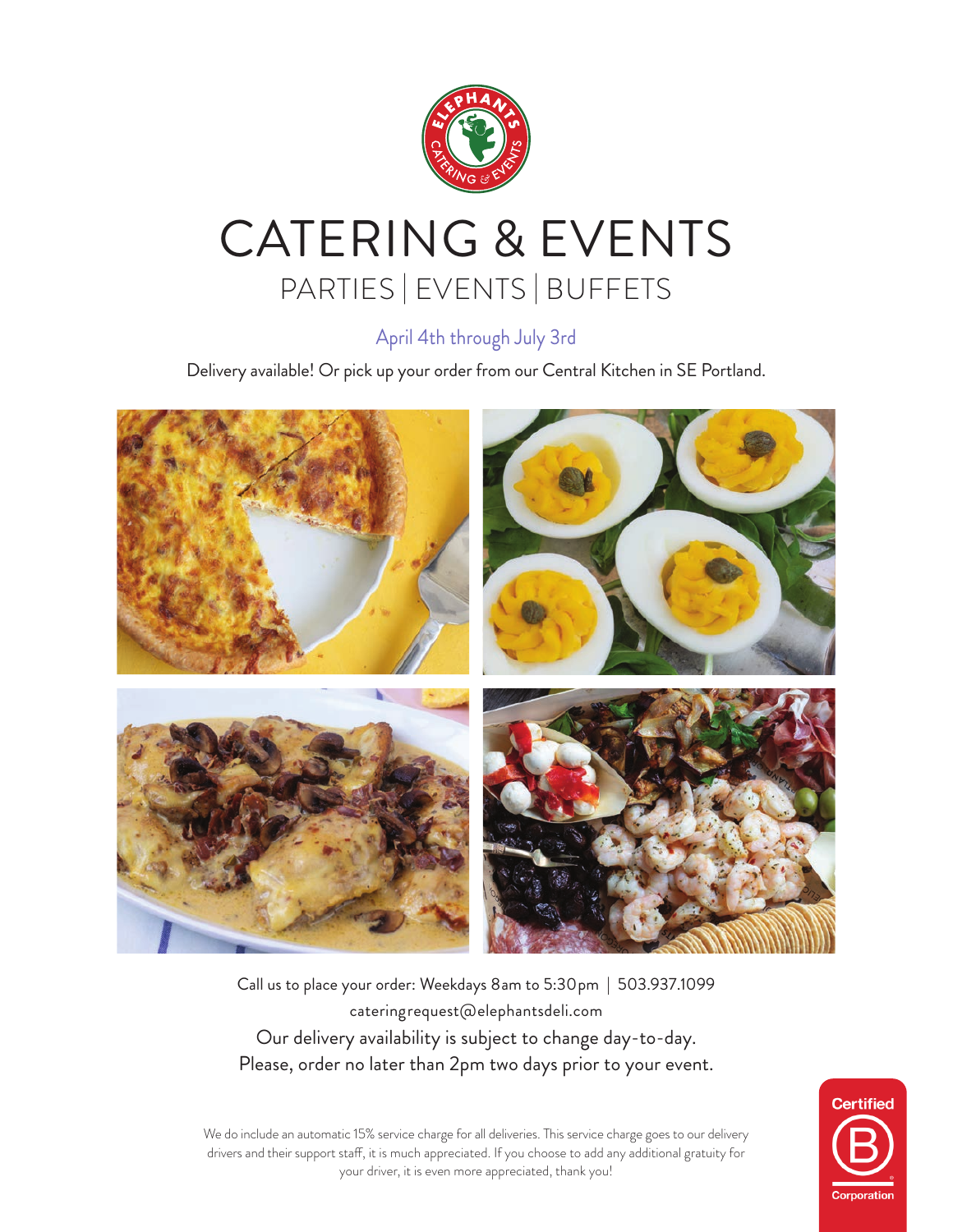## BREAKFAST

Breakfast sandwiches, burritos, frittatas, and quiche are served hot.

#### BACON BREAKFAST SANDWICH O © © ©

*Eggs, bacon, and Tillamook cheddar cheese with creamy Cholula sauce on ciabatta*– 6.5

#### VEGGIE SAUSAGE BREAKFAST SANDWICH  $\mathbf{O} \circ \mathbf{\Theta} \circ \mathbf{\Phi}$  (@)

*Eggs, jackfruit black bean veggie sausage, Tillamook cheddar, and spinach with hollandaise on ciabatta*– 6.5

#### CHILI CON QUESO BREAKFAST BURRITO (O (O (G) (VE)

*Eggs, potatoes, pinto beans, jalapeños, poblanos, green chilies, tomato, cream cheese, jack cheese, sour cream, cilantro, and scallions in a whole wheat tortilla*– 7.5

SAUSAGE BREAKFAST BURRITO O **O O** *Eggs, sausage, potatoes, pepper jack cheese, and creamy Cholula sauce in a flour tortilla*– 7.5

#### SAUSAGE & POTATO FRITTATA **O** 6 MB

*A baked breakfast casserole with eggs, grated potatoes, sausage, cheddar and Swiss cheese, scallions, and herbs–* (serves 8-10) — 60

#### VEGGIE FRITTATA O O WE VE A

*A baked breakfast casserole with eggs, grated potatoes, zucchini, mushrooms, cheddar & Swiss cheese, scallions, and herbs–* (serves 8-10) — 60

## QUICHE LORRAINE O **O O**

*With eggs, bacon, and Gruyère–* (serves 6-8) — 30

GRANOLA & YOGURT PARFAIT <sup>1</sup> O C *Elephants granola with vanilla and strawberry yogurt and fresh seasonal berries–* 7

## BANANA BREAD **O © © ©** VE

*Cake-like, with pecans and a hint of vanilla*– 18 / loaf

## **Rew** STRAWBERRY SOUR CREAM MUFFINS OOO

*Made with strawberries, sour cream, and just the right amount of vanilla*– 3.5

#### CHOCOLATE CHIP SCONE O O O

*Speckled with chocolate chips and topped with a light drizzle of chocolate*– 4

#### MORNING PASTRY TRAY  $\mathbf{O} \mathbf{\Theta} \mathbf{\Theta} \mathbf{\Theta}$  (re

*An assortment of fresh baked treats—banana bread slices, mini muffins, and seasonal scones–*  small (serves 8-10) — 30 | large (serves 10-15) — 40

## SANDWICH PLATTERS

Your choice in any quantity or combination. Need it wheat-free? Wheat-free buns available for \$3.

#### **TURKEY CLUB OOO**

*Turkey, bacon, Swiss, tomato, and lettuce on French white bread–* 9 *(mayonnaise now comes on the side)*

#### TURKEY & CHEDDAR O © ©

*Turkey, cheddar, tomato, and lettuce on multigrain bread–* 8 *(mayonnaise now comes on the side)*

#### JAMBON ET FROMAGE **OO**

*Ham, Swiss, butter, and Dijon on our ficelle–* 8

#### NORTHERN ITALIAN **O G** VE

*Roma tomatoes, fresh mozzarella, basil, and basil oil on our ficelle–* 9



*Quinoa, marinated tempeh, spinach, arugula, mixed greens, carrots, scallions, vegan mayonnaise, and our soy ginger dressing–* 9

#### ALBACORE TUNA SALAD O @ O OF

*Tuna, mayonnaise, tomato, pickle, and lettuce on multigrain bread–* 8



**O** EGG **(b)** DAIRY **C**) WHEAT **C** FISH **O** PEANUTS **C** TREE NUTS



SHELLFISH (DF) DAIRY FREE (WF) WHEAT FREE (VE) VEGETARIAN (VG) VEGAN

ELEPHANTS CATERING & EVENTS | PARTIES & EVENTS | SPRING 2022 | ELEPHANTSDELI.COM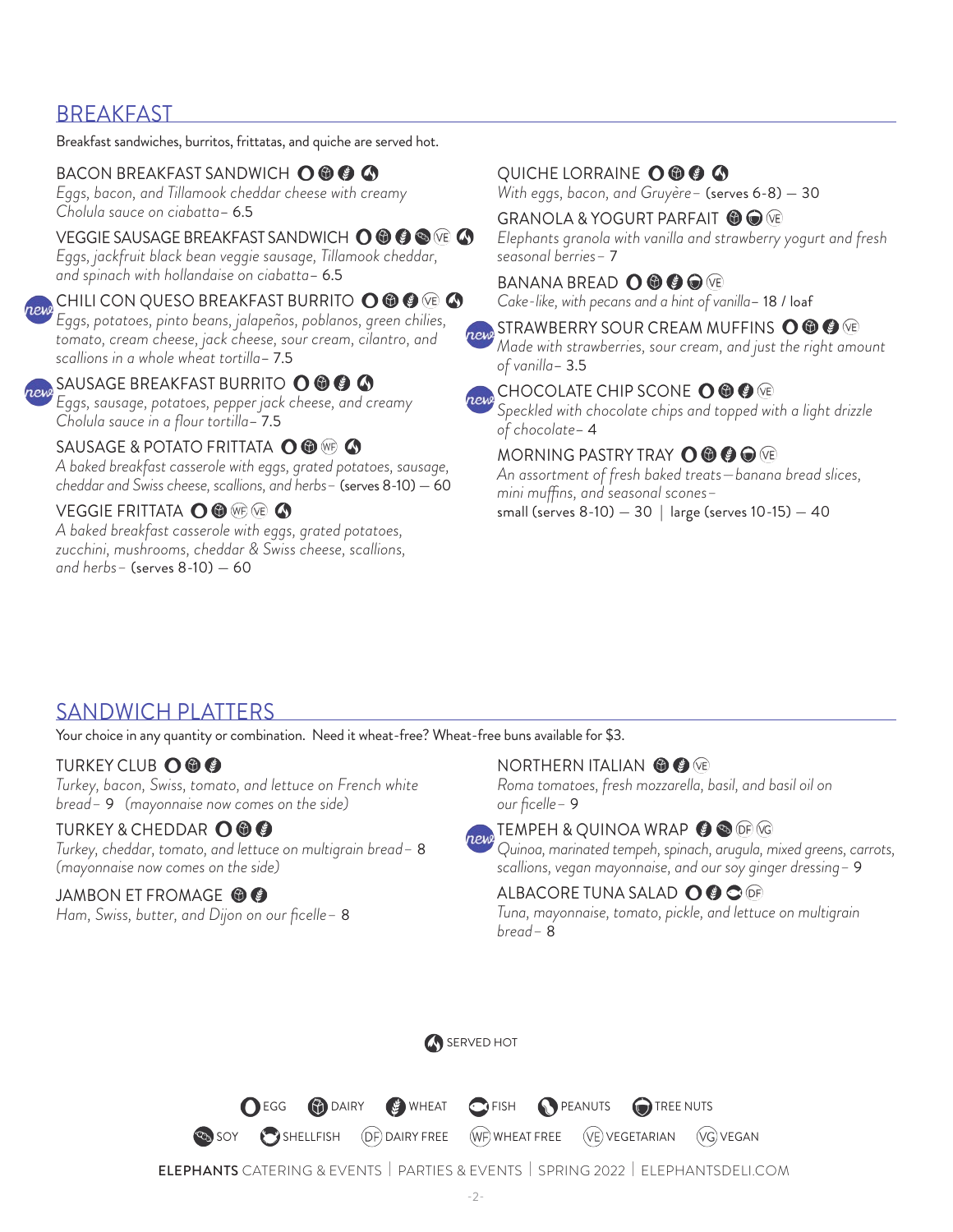## SALADS

Three-pound or three-quart minimum per item

FRESH FRUIT SALAD OF WE VG *A mix of honeydew, cantaloupe, pineapple, grapes, strawberries, and blueberries–* 10.5 / pound

SESAME NOODLES  $\bigcirc$   $\bigcirc$   $\bigcirc$   $\bigcirc$ *Noodles with our sweet and spicy sesame dressing–* 10 / pound

QUINOA & BLACK BEAN SALAD OF WE VG *With smoky lime dressing–* 10.5 / pound

WILLAMETTE VALLEY SALAD **6 C** (WF) (VE) *Mixed greens, romaine, hazelnuts, blue cheese, apples, grapes, and our raspberry vinaigrette–* 10.5 / quart

SEASONAL HOUSE SALAD SO OF WE VG *Arugula, radicchio, red leaf lettuce, fresh fennel, dried cranberries, seasoned pepitas, and our rosé dressing–* 10 / quart

#### CHICKEN CAESAR SALAD O © © C

*Romaine, chicken breast, hard-boiled egg, radicchio, croutons, Parmesan, and our Caesar dressing–* 10.5 / quart

#### CLASSIC COBB SALAD **O @** WP

*Chicken breast, romaine, hard-boiled egg, blue cheese, bacon, tomato, scallions, and our French vinaigrette–* 10.5 / quart

## SOUPS

#### Our soups arrive hot and serve 8-10 people*–* 52

### TOMATO ORANGE <sup>O</sup> WE VE **4**

*A creamy, dreamy tomato soup with a twist of orange*

#### MAMA LEONE'S **O @ @ @**

*Our signature Italian chicken soup with tomato, onion, celery, spinach, and herbs, and a touch of cream*

## $\Omega$  and  $\Omega$  is the potator  $\partial_{\Omega}$  in the set of  $\Omega$

*Sweet potatoes, kale, spinach, garbanzo beans, and vegetables simmered in our vegetable stock with garlic, spices, and a touch of coconut milk*

## REAR BARLEY OF OF

*Tender bites of beef, cooked with barley, carrots, onion, celery, leeks, and tomato simmered in beef stock—available April 4th until May 8th*

### CHICKEN LIME TORTILLA & OF WE A

*Chicken breast simmered in our house-made chicken stock with poblanos, jalapeños, onions, tomatoes, corn, and seasonings available May 9th until June 5th*

#### CORN CHOWDER **@@@@**

*A creamy chowder full of corn, potatoes, bacon, onions, celery, and a few poblano peppers for a slight kick—available June 6th until July 3rd*





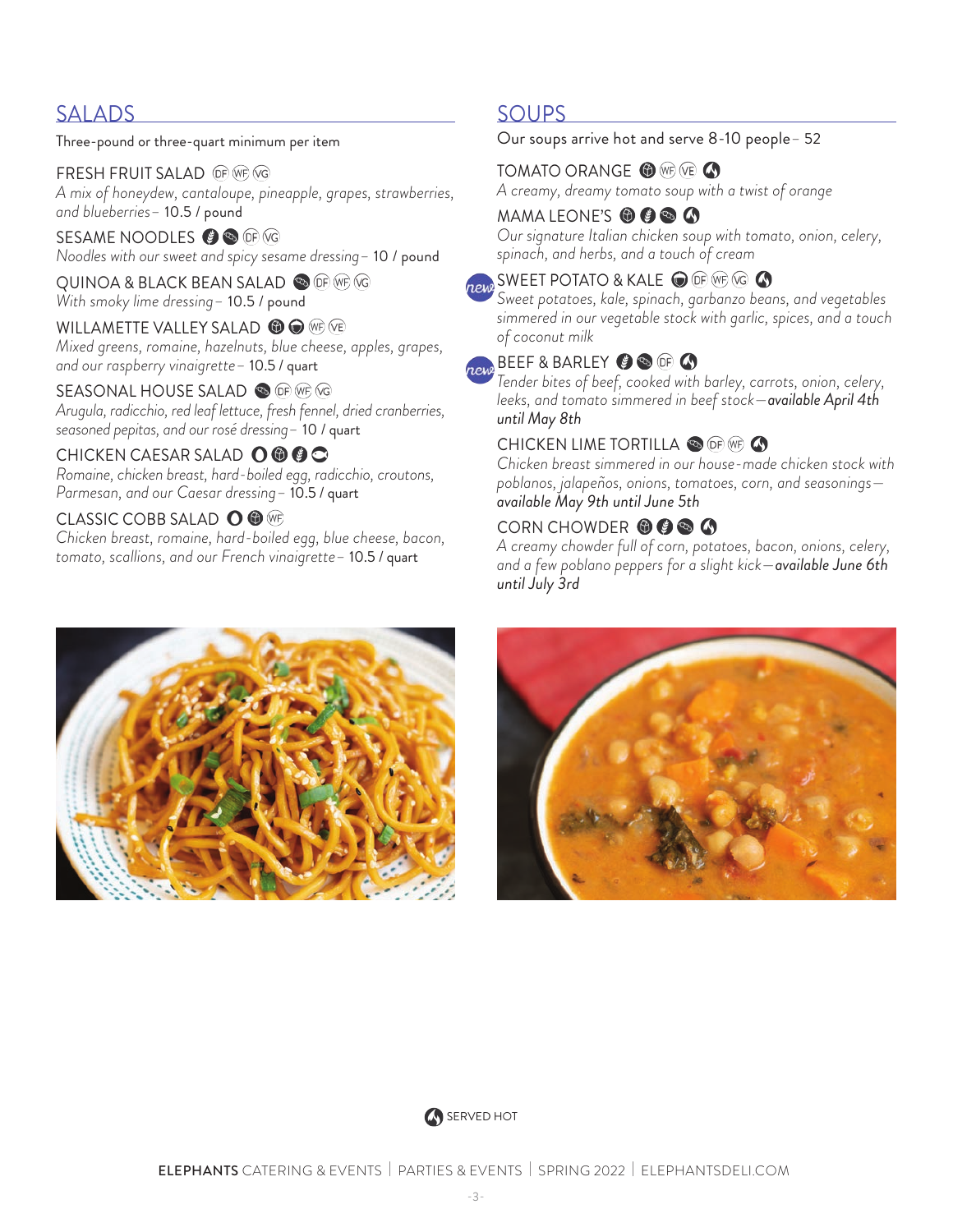## HORS D'OEUVRES & PARTY TRAYS

The following hors d'oeuvres require a three-dozen or three-pound minimum per item

#### TERIYAKI SALMON BITES **O O ®** OF WF

*Roasted teriyaki salmon served with our tangy wasabi dipping sauce–* 34 / pound

#### STEAKHOUSE MEATBALLS OOOOO

*Made with bacon, onion, cheddar and jack cheese, topped with Elephants steak sauce–* 18 / pound

#### ZUCCHINI & PARMESAN STUFFED **MUSHROOMS OF WE A**

*With zucchini, broccoli, carrots, cabbage, spices, Parmesan cheese, and house-made ricotta–* 18 / dozen

#### DUNGENESS CRAB CAKES O @ C O OF A

*Dungeness crab and shrimp with seasoned bread crumbs and served with our chili-lime aioli–* 38 / dozen

#### **DEVILED EGGS O OF WE VE**

*A picnic classic with mayonnaise, capers, mustard, and a touch of Pickapeppa sauce–* 36 / dozen

#### COCKTAIL VEGETABLE BROCHETTE OF WE VG

*Small skewers of grilled zucchini, eggplant, red bell pepper, red onions, and mushrooms; with olive oil and seasonings–* 30 / dozen

#### CUCUMBER WITH GOAT CHEESE AND PISTACHIO **O O WE VE**

*English cucumber topped with a mix of goat cheese, cream cheese, garlic, chives, and pistachios–* 13 / dozen

#### TOMATO BASIL TARTLETS **O © ©** VE

*Tomato, basil, cheddar, and Swiss cheese in phyllo shells (please note, the basil tartlets need to be warmed according to instructions)–* 20 / dozen

#### ARANCINI PRIMAVERA **O © ©** VE **G**

*Risotto balls with carrots, red bell pepper, leeks, broccoli, cream, and Parmesan cheese–* 14 / dozen

The following trays have no minimum per item

CHARCUTERIE & CHEESE TRAY  $\bigcirc \bigcirc \bigcirc$   $\bullet$  \*<br>*Cabernet salami, Molinari salami, Castelvetrano olives, oil cured olives, sharp white aged Tillamook cheddar, Ossau-Iraty cheese, goat cheese & pistachio dip, and sautéed dates with sea salt; served with our French baguette and sesame rice crackers* 

*( only baguette contains wheat, crackers contain soy)–*  (\* only baguette contains wheat, crackers contain soy,<br>small (serves 6-10) — 60 | large (serves 12-20) — 120

#### CHICKEN SATAY TRAY **O**

*Boneless chicken thighs marinated in spiced coconut milk; served with our peanut dipping sauce–*  small (serves 6-10) — 50 | large (serves 15-25) — 100

#### HUMMUS, VEGETABLE, & PITA TRAY @ @ VE

*Hummus, sautéed dates with sea salt, goat cheese & mascarpone spread, carrots, cucumbers, Castelvetrano olives, and oil cured olives; with seasoned pita chips–* 

small (serves 6-10) — 50 | large (serves 12-20) — 100

## new

ANTIPASTO TRAY | \* *Molinari salami, Daniele prosciutto, Castelvetrano olives, oil cured olives, goat cheese & mascarpone spread, bocconcini, roasted eggplant with onions and capers, and marinated shrimp; served with Raincoast fig & olive and sesame rice crackers (*\*  *only crackers contain nuts, wheat and soy)–* 

small (serves 6-10) — 60 | large (serves 12-20) — 120

CHEESE BOARD  $\bigcirc \bigcirc \bigcirc$  |  $\bigcirc^*$ <br>Ossau-Iraty Cheese, aged white Tillamook cheddar, La Petite *Reine camembert, Marcona almonds, dried apricots, cucumber slices, goat cheese and pistachio spread, and grapes; served with our French baguette and crackers (*\*  *bread & crackers contain wheat)–* small (serves 6-10) — 60 | large (serves 12-20) — 120

#### GRILLED SEASONAL VEGETABLE TRAY OF WE VG

*Yukon potatoes, broccolini, zucchini, portobella mushrooms, red bell peppers, and red onion, grilled with olive oil and served with our mustard & basil vinaigrette–* 

small (serves 8-10) — 50 | large (serves 15-25) — 100



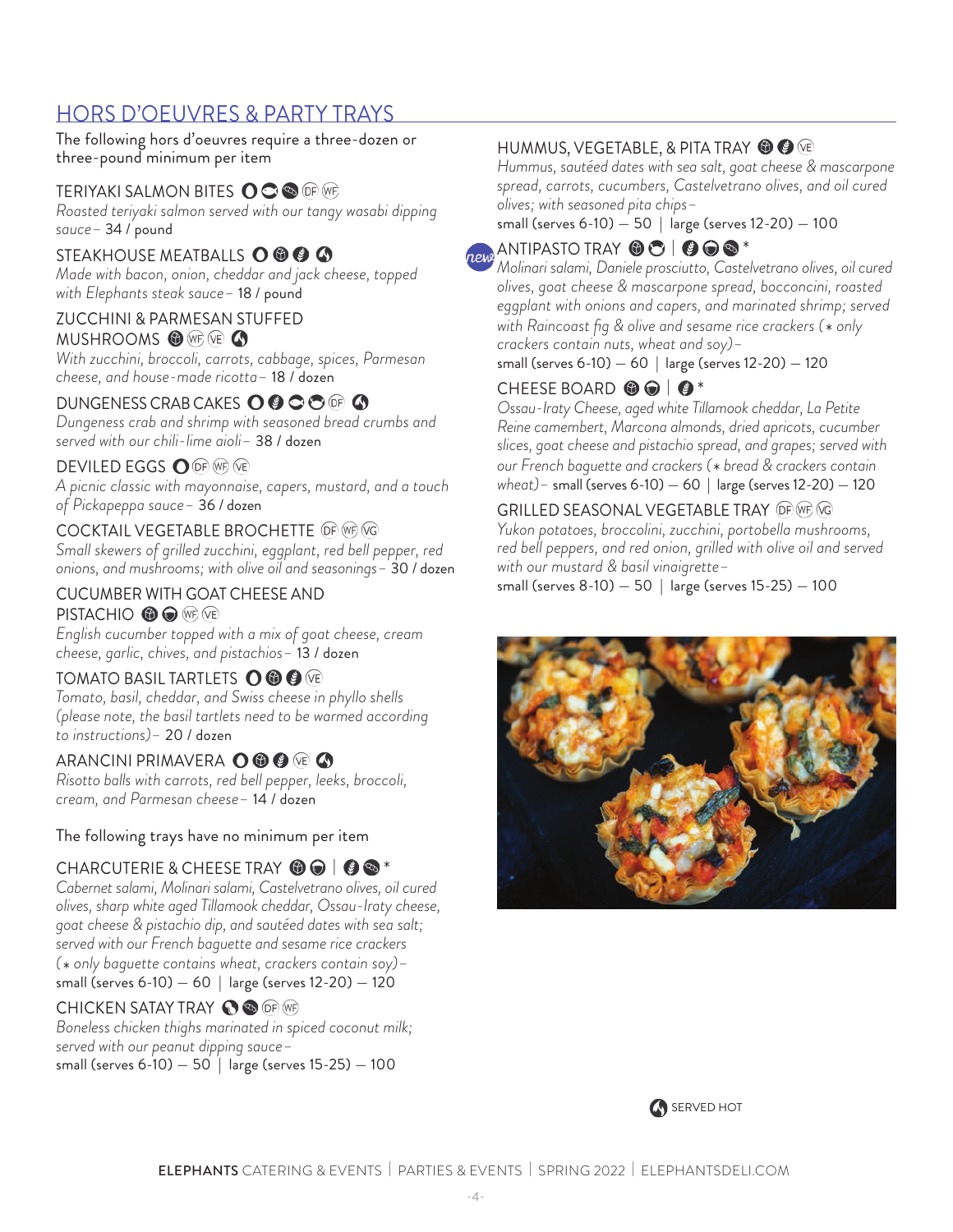Three-pound minimum per item—except for the stuffed peppers

## TERIYAKI CHICKEN OF **OF WE**

*Grilled boneless chicken thighs glazed with our house-made wheat-free teriyaki sauce–* 14.75 / pound

## VEGGIE TIKKA MASALA O OF WF VG A

*Garbanzo beans, spinach, onions, ginger, garlic, and a splash of coconut milk simmered in our flavorful tikka masala sauce and garnished with our bread & butter pickled jalapeños–* 14 / pound

### HONEY GARLIC BUTTER BAKED SALMON  $\circledcirc \circledcirc \bullet$

*Salmon fillet baked with honey garlic butter and lemon–* 34/ pound

## BRAISED BEEF IN CREAMY MUSHROOMS **© © © ©**

*Beef braised in a creamy sauce made with tomatoes, onions, mushrooms, horseradish, wine, sesasonings, and a touch of sour cream–* 38/ pound

## CHICKEN SALTIMBOCCA <sup>1</sup> S WF 4

*Boneless chicken thighs, mushrooms, fontina cheese, and prosciutto in our saltimbocca sauce–* 14.75/ pound

**AN COCONUT CURRY STUFFED PEPPER SO OF WE VG 4** *Quinoa, sweet potatoes, spinach, carrots, asparagus, and other vegetables simmered in our coconut curry sauce served in a red bell pepper–* 10/ each



## ENTRÉES SIDE DISHES

Three-pound minimum per item

GARLIC RICE OF WE VG A *Jasmine rice seasoned with garlic and onion–* 6 / pound

**PRIMAVERA VEGETABLE SAUTÉ ©** @ @ Q *Carrots, leeks, red bell peppers, and broccoli lightly sautéed in butter and sprinkled with salt–* 18 / pound

#### BRUSSELS SPROUTS WITH PEARS & PISTACHIOS **●** <sup>DF</sup> WF <sup>(vG</sup> ● 20 / pound

**BROCCOLINI** OF WE VG ney *with garlic and Fresno pepper–* 15 / pound

OVEN ROASTED HERBED POTATOES OF WF VG *Roasted Yukon gold potatoes tossed with olive oil, basil, and seasonings–* 7.5 / pound

#### GRILLED SEASONAL VEGETABLE TRAY *Yukon potatoes, broccolini, zucchini, portobella mushrooms,*

*red bell peppers, and red onion, grilled with olive oil and served with our mustard & basil vinaigrette–* 

small (serves 8-10) — 50 | large (serves 15-25) — 100



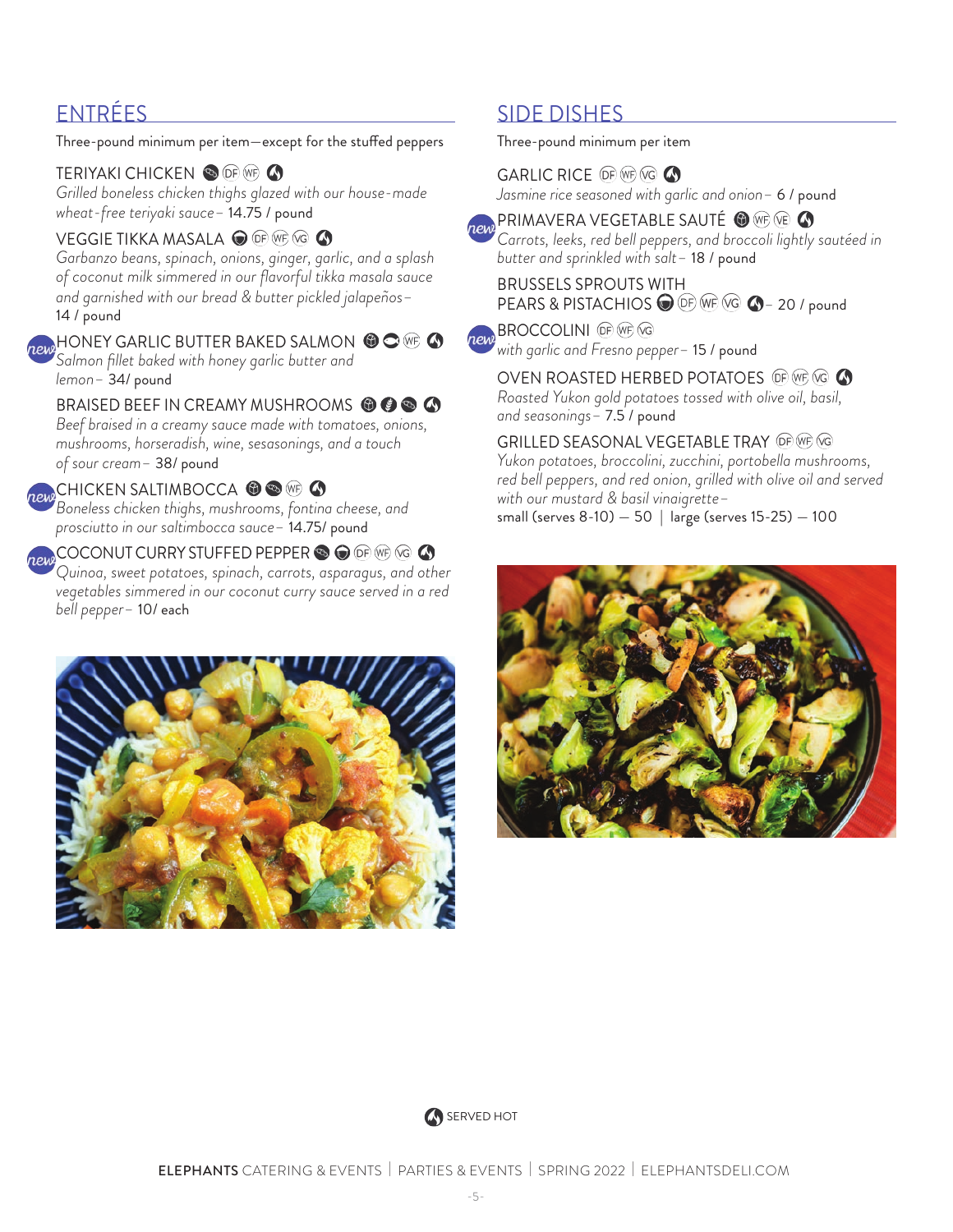## **CASSEROLES**

Our casseroles arrive hot and serve 8-10 people.

### CHICKEN POT PIE O **O @ @ 4**

*Chicken, root vegetables, and creamy herb sauce topped with Elephants homemade biscuits–* 64

#### CHICKEN ENCHILADA VERDE <sup>O WE</sup>

*Seasoned chicken and cheese enchiladas baked in our tomatillo sauce–* 64

#### VEGETARIAN ENCHILADA ROJA @ WP VE 4

*Black bean and vegetable stuffed corn tortillas topped with cheddar cheese and roja sauce–* 64

#### ALL-AMERICAN MEATLOAF O © © ©

*Our take on a classic, made with lean ground beef and andouille sausage–* 92

#### LASAGNA BOLOGNESE **O © © ©**

*Layers of lasagna with ricotta filling and our Bolognese ragú–* 72

#### LASAGNA MARINARA **O © ©** VE **G**

Layers of lasagna with ricotta filling, spinach, and our béchamel *sauce–* 64

#### MACARONI & CHEESE **O @** (20)

*Guest favorite — cavatappi pasta and cheese sauce topped with seasoned bread crumbs–* 55

#### MACARONI & CHEESE WITH SMOKED BACON **OOO**

*Our creamy macaroni and cheese with Applewood-smoked bacon, caramelized onions, Parmesan cheese, parsley, and lemon–* 64

## BREAD

DINNER ROLLS OOOO *Package of six rolls –* 8 FRENCH BAGUETTE @ OF OG

*Sliced or whole–* 4.5 / loaf

BUTTER PATS *–* .30 / each



## SWEET TREATS

### BIG COOKIES  $\mathbf{O} \mathbf{\Theta} \mathbf{\Theta} \mathbf{\Theta}$

*Pick your favorite flavor—chocolate chip, double chocolate, cowboy (oatmeal chocolate chip), oatmeal raisin, or peanut butter*– each — 2.5 | half-dozen — 15

SHORTBREAD COOKIES **O G** VE *Delicious elephant shaped shortbreads*– 10.5 / half-dozen

#### FROSTED SHORTBREAD COOKIES **O G** (E)

*Our seasonally decorated shortbread cookies half-dipped in frosting*– 18 / half-dozen

### DING DONG CAKE  $\mathbf{O} \circledast \mathbf{O}$

*Rich chocolate cake with a vanilla whipped cream filling encased in chocolate ganache–* 8.5

#### CHOCOLATE MOUSSE O <sup>(ME)</sup> (VE)

*Light fluffy mousse made with chocolate and a hint of vanilla*– 5

RASPBERRY MOUSSE OO WE *A light, fluffy, and slightly tart mousse made with raspberries and topped with lemon whipped cream* – 5/ each

## **REW STRAWBERRY RHUBARB PIE O ® ©** ®

*A perfect mix of sweet strawberries and tart rhubarb baked inside our flaky pie crust*–30 / whole pie

### BIG COOKIE PLATTER  $\mathbf{O} \mathbf{\Theta} \mathbf{\Theta}$  (re)

*Chocolate chip, cowboy (oatmeal chocolate chip), our seasonal big cookies, and shortbread–* small (serves 10) — 24 | medium (serves  $15 - 38$  | large (serves  $20 - 49$ 

#### GOURMET PETITE DESSERTS **OOOO**

*Chocolate mousse tartlets, Italian walnut cookies, chocolate coconut truffles, lemon cheesecakes with fruit compote, and coconut macaroons–* 

small (serves  $10-15$ )  $-42$  | large (serves  $20$ )  $-84$ 

## ELEPHANTS CAKES

With classic décor and message writing.

## **REW CHOCOLATE DECADENCE O © ©** ®

*Layers of chocolate buttermilk cake and chocolate mousse, covered in chocolate ganache and decorated with cocoa*

6" cake (serves 6-8) — 45 9" cake (serves 10-18) — 65 1/4 sheet cake (serves 20-25) — 75 1/2 sheet cake (serves 40-50) — 140

— Five days notice required—

We are happy to add a personalized message to cakes. At this time, requests for custom cakes will be respectfully declined.